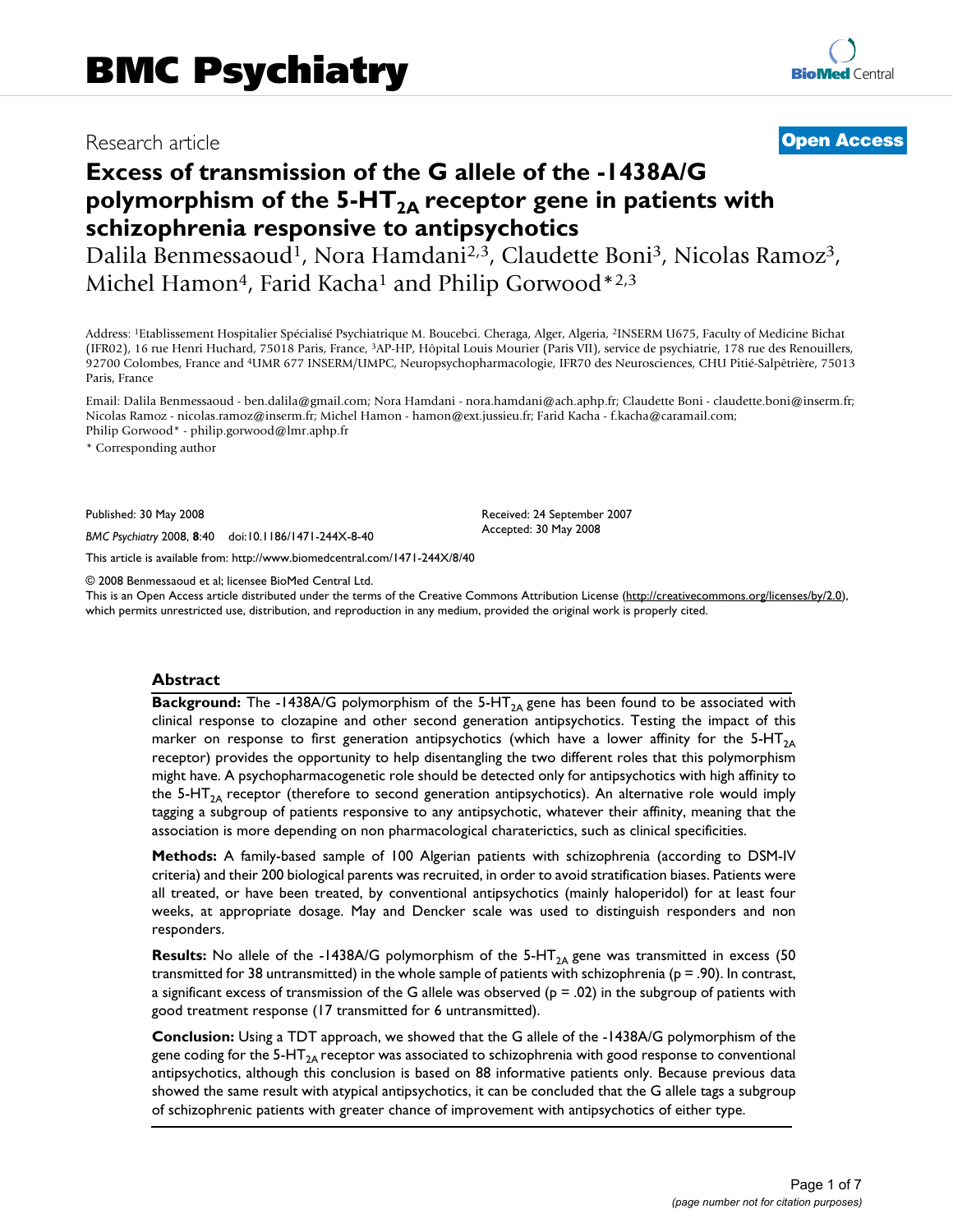# **Background**

There are large inter-individual differences in the clinical efficacy of antipsychotics in schizophrenia. Age at onset of schizophrenia, severity of the disorder, presence of extrapyramidal symptoms and tardive dyskinesia may be involved in such variability [1-4]. Psychopharmacogenetics may give valuable clues to potentially help the clinician to prescribe the most appropriate treatment for each patient, notably by allowing an estimate of individual risk of antipsychotic refractoriness or severe side effects [5]. Based on the pharmacological profile of second generation antipsychotics, one of the most frequently studied genes in this domain has been the gene coding for the 5-  $HT<sub>2A</sub>$  receptor. Indeed, as compared to conventional antipsychotics, second generation (or atypical) antipsychotic drugs have higher affinity for this receptor than for the dopamine D2 receptors [6]. The 5-HT<sub>2A</sub> gene is located at chromosome region 13q14.2 in a locus that has been linked with schizophrenia [7], but with conflicting results regarding association studies [8]. Two common single nucleotide polymorphisms (in almost complete linkage disequilibrium) of this gene have already been tested in schizophrenia, a silent variation in exon 1 (T102C) and an upstream polymorphism in the promoter (-1438A/G). Both T102C and -1438A/G SNPs may affect 5-HT<sub>2A</sub> receptor expression, in a tissue-specific manner [9].

The T102C polymorphism of the 5-HT<sub>2A</sub> gene has been associated with good clinical response to clozapine in one study [10], but not in five others [11-16]. According to Arranz et al. [[17,](#page-5-0)18], the second polymorphism (-1438A/ G) would also be associated with the quality of response to clozapine. These authors reported that 373 patients (extracted from six different studies), that responded well to clozapine had a moderate but significant excess of AA genotype (OR = 1.36) compared to 360 non-responders [18]. In contrast, a later study on a large Asian population of schizophrenic patients, treated with risperidone, another second generation antipsychotic, showed a better outcome for patients with the GG genotype [19]. The exact role of the 5-HT<sub>2A</sub> gene in the response to treatment with second generation antipsychotics is therefore difficult to assess on the basis of such heterogeneous data.

Case control studies are exposed to population stratification bias, i.e. allele variability may be explained by differences in ethnic background of the compared populations, rather than the quality of a trait such as treatment response. Although more difficult to perform, family based association studies offer an interesting approach, as they are protected from such bias. However, to date, such studies have only been rarely undertaken for psychopharmacogenetic purpose.

On the other hand the exact role of a candidate gene in a complex disorder is always difficult to determine. For example, we showed that both positive and negative symptoms of schizophrenia have to be taken into account when assessing the possible role of the 5-HT<sub>2A</sub> gene in treatment response. In our sample, the -1438 A allele of the 5-HT<sub>2A</sub> gene was found to be associated with the severity of negative symptoms, which by itself was sufficient to predict refractoriness [20]. Accordingly, careful consideration to the clinical specificities of the sample may help disentangling the exact role of a candidate gene regarding vulnerability/resistance to a disease or its response to treatment.

In this context, it is surprising that the role of the  $5-HT<sub>2A</sub>$ gene in the response to first generation antipsychotics has so rarely been investigated. Indeed, if the -1438 A allele is tagging a subgroup of patients with lower chance of treatment response [19], then it is expected that this allele would have a similar role in case of treatment with all antipsychotics, independently of their high or low affinity for the 5-HT<sub>2A</sub> receptor. In contrast, if the -1438 A allele is more directly involved in the mechanism of action of second generation antipsychotics, then we should observe no role of this gene in the response to first generation antipsychotics with low affinity for the  $5-HT<sub>2A</sub>$  receptor.

In the present family-based association study, we directly addressed this question by quantifying -1438A/G polymorphism in a sample of schizophrenic patients treated with conventional antipsychotics (mainly haloperidol) and their parents. We used a Transmission Disequilibrium Test (TDT) considering the observed transmission of the marker from heterozygous parents to the affected offspring compared to expected transmission (50%). This approach increases the power to uncover a linkage [21]. Our hypothesis was that the -1438A/G polymorphism was associated with treatment response also in patients treated with first generation antipsychotics.

# **Methods**

# *Clinical sample*

The sample consisted of 101 Algerian patients with schizophrenia and their 202 biological parents. All subjects were of Algerian origin and had a diagnosis of schizophrenia according to DSM-IV criteria.

The inclusion criteria required that patients were all treated, or had been treated, by conventional antipsychotics (mainly haloperidol) during at least four weeks at an appropriate dosage. All the recruited subjects gave informed consent for their participation in the study, which was approved by the national ethical committee of Algeria. As first generation antipsychotics were the first line treatment for schizophrenia in Algeria during the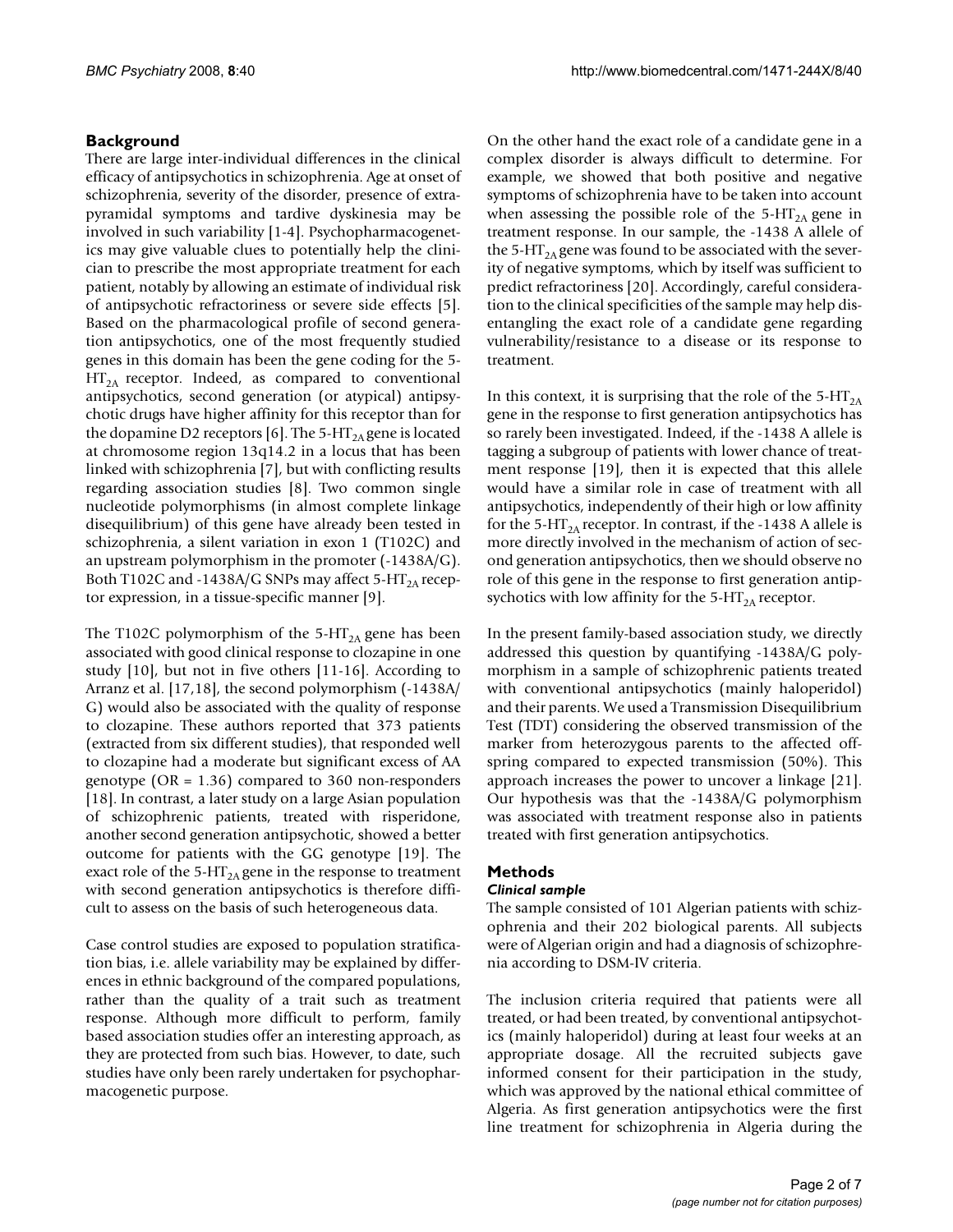recruitment of this sample (year 2005), only one patient (1%) was excluded because of treatment with second generation antipsychotics. The final sample is therefore made of 100 patients exactly and their 200 parents.

All informations were obtained from a face-to-face systematic interview by a trained psychiatrist (DB), enriched by hospital and ambulatory case notes. Treatment response was systematically assessed, retrospectively and at the moment of the clinical interview, using the six point May and Dencker scale [22]. Levels 1 and 2 might indicate "remission", with no need for a formal rehabilitation program. Levels 3 and 4 signify responsiveness to a learningbased rehabilitation program. Level 5 suggests the requirement of continuous, individually oriented, strategies, including intensive trials of antipsychotics. Level 6 is chosen for patients needing long-term hospitalization [22].

Scores above 3 were considered as reflecting refractoriness, and scores below 4, responsiveness, to allow comparison with our previous study [20]. Clinical information was collected using the D.I.G.S., a semi-structured interview [23] commonly used in psychiatric genetics for the assessment of substance abuse/dependence and lifetime clinical characteristics of schizophrenia. Negative and positive symptoms of schizophrenia were evaluated using the SANS and SAPS scales [24], while current extrapyramidal symptoms were assessed with the Simpson & Angus scale [25].

# *Statistics*

The TDT and the family-based association test (FBAT) were applied to assess the association of the -1438A/G polymorphism of the 5-HT<sub>2A</sub> gene with schizophrenia and response to first generation antipsychotic [26]. Determination of the required sample size was based on both the frequency of the G allele (42% in our previous sample; [20]) and an estimated genotype relative risk (gamma) of 1.36 (the one calculated in the meta-analysis of case-control studies [18]). With such values, 110 trios are needed [27] in order to detect any significant excess ( $p < 0.05$ ) of transmission of one allele. For quantitative and binary variables, potentially transmitted with the -1438A/G polymorphism, the PBAT test was used [28].

# *5-HT2A receptor gene polymorphism*

Blood was collected after the interview and genomic DNA was isolated from leucocytes using standard salting out procedures [29]. Five independent SNPs (not located on the same chromosome) were tested to check paternity, without being able to exclude any.

The -1438A/G polymorphism located in the promoter of the 5-HT<sub>2A</sub> receptor gene was determined using a polymerase chain reaction as previously described [\[30](#page-6-0)].

# **Results and discussion**

One hundred complete trios with schizophrenic probands (81 males and 19 females) participated in the study. Thirty eight patients were considered as good responders while 62 were not. The non responsive group was predominant, probably because of the highly demanding criteria of the May and Dencker scale, and exhibited significantly higher scores for positive (p < 0.001), negative ( $p < 0.001$ ) and extra-pyramidal symptoms (p < 0.001) (Table 1).

The genotype distribution of the trios was in accordance with Hardy-Weinberg equilibrium, as well as that of each of the two subgroups of patients with good versus poor response to treatment. No allele of the -1438A/G polymorphism was transmitted in excess in the whole sample of patients with schizophrenia (Mc Nemar  $\chi^2$  = 1.63, p = 0.20). However, an excess of transmission of the G allele was observed in the responsive group (Mc Nemar  $\chi^2 = 5$ .  $26$ ,  $p = 0.02$ ) but not in the non-responsive group (Mc Nemar  $\chi^2$  = 0.01, p = 0.90) (Table 2, Figure 1), the number of informative transmissions being limited (23 good responders versus 65 poor responders).

Major clinical variables did not apparently interfere in the association between the G allele and the group of patients responsive to treatment, as we found no association, according to the PBAT test, between the G allele and dura-

**Table 1: Demographic and clinical charateristics of the 100 patients with schizophrenia according to good versus poor response to antipsychotics (May and Denker classification).**

| Clinical variables                            | Poor responders $(N = 65)$ | Good responders $(N = 38)$ | D       |
|-----------------------------------------------|----------------------------|----------------------------|---------|
| Men (%)                                       | 77                         | 87                         | 0.445   |
| Age at interview (mean $\pm$ sd) <sup>*</sup> | $32.83 \pm 7.89$           | $31.33 \pm 7.21$           | 0.368   |
| Age at onset (mean $\pm$ sd)*                 | $21.66 \pm 5.02$           | $21.03 \pm 3.45$           | 0.464   |
| Illness duration (mean $\pm$ sd)              | $11.17 \pm 8.16$           | $10.29 \pm 6.78$           | 0.554   |
| SAPS scores (mean $\pm$ sd)                   | $5.14 \pm 3.75$            | $1.35 \pm 2.84$            | < 0.001 |
| SANS scores (mean $\pm$ sd)                   | $12.11 \pm 4.62$           | $9.02 \pm 4.29$            | < 0.001 |
| Extra-pyramidal scores (mean $\pm$ sd)        | $2.86 \pm 3.63$            | $0.92 \pm 1.55$            | < 0.001 |

\* years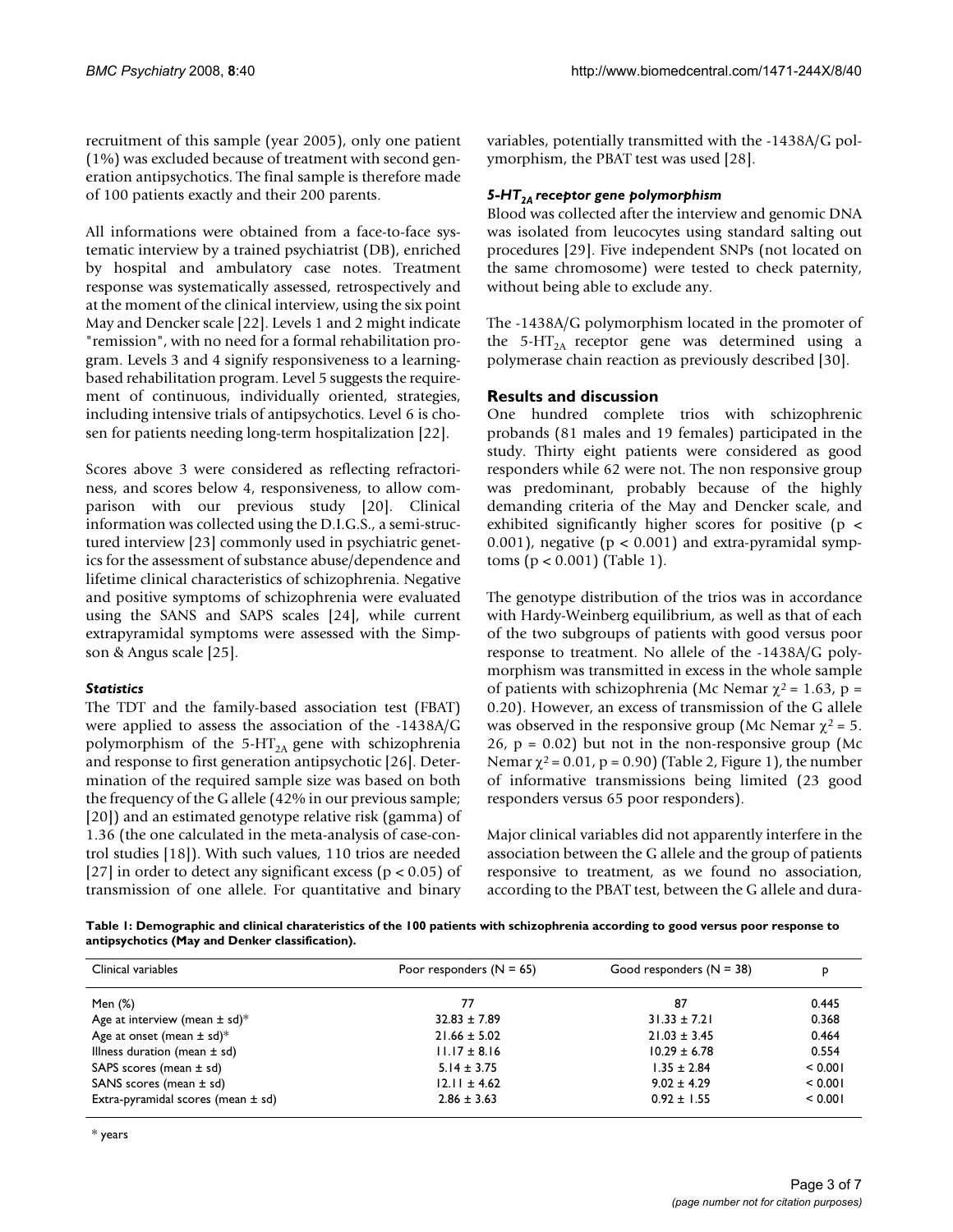

**Expansion Communication Communication Communication Communication Communication Communication Percentage of observed (versus expected) transmission of the G allele (and their 95% CI) of the 5-HT<sub>2A</sub> gene in 100 patients with schizophrenia (with 88 informative ones having at least one heterozygous parent), and in two subgroups according to clinical response to first generation antipsychotics.**

tion of illness ( $p = 0.25$ ), negative ( $p = 0.16$ ), positive ( $p = 0.16$ )  $= 0.41$ ) and extrapyramidal ( $p = 0.41$ ) symptoms, nor with the age at onset ( $p = 0.96$ ). Therefore, it can be concluded that the TDT strategy allowed us to show that the G allele off the -1438A/G polymorphism was transmitted in excess among schizophrenic patients responsive to first generation antipsychotics (haloperidol) in our sample. Interestingly, an excess in G allele transmission was also noted in our previous study based on a case-control approach in schizophrenic patients treated by second generation antipsychotics [20]. Because this association was also detected for amisulpride (which has a very low affinity for 5-HT<sub>2A</sub> receptor) in the latter study, and the risk of stratification bias was eliminated in the present study, it can be reasonably inferred that the  $5-HT<sub>2A</sub>$  gene could be involved in clinical or other traits tagging specific subgroups of patients, with higher chance of improvement by treatment with various antipsychotics, whatever their affinity for 5-HT<sub>2A</sub> receptors. As some first generation antipsychotics may exert some moderate but meaningful

| Table 2: Transmission disequilibrium test (TDT) for the G allele of the -1438A/G polymorphism of the 5-HT <sub>24</sub> gene in a sample of 100 |  |
|-------------------------------------------------------------------------------------------------------------------------------------------------|--|
| trios with schizophrenia according to good versus poor response to antipsychotics (May and Denker classification).                              |  |

| Sample                  | G allele    |               | $\gamma$ <sup>2</sup> |      |
|-------------------------|-------------|---------------|-----------------------|------|
|                         | Transmitted | Untransmitted |                       |      |
| All patients            | 50          | 38            | 1.63                  | 0.20 |
| Good treatment response |             | ь             | 5.26                  | 0.02 |
| Poor treatment response | 33          | 32            | 0.01                  | 0.90 |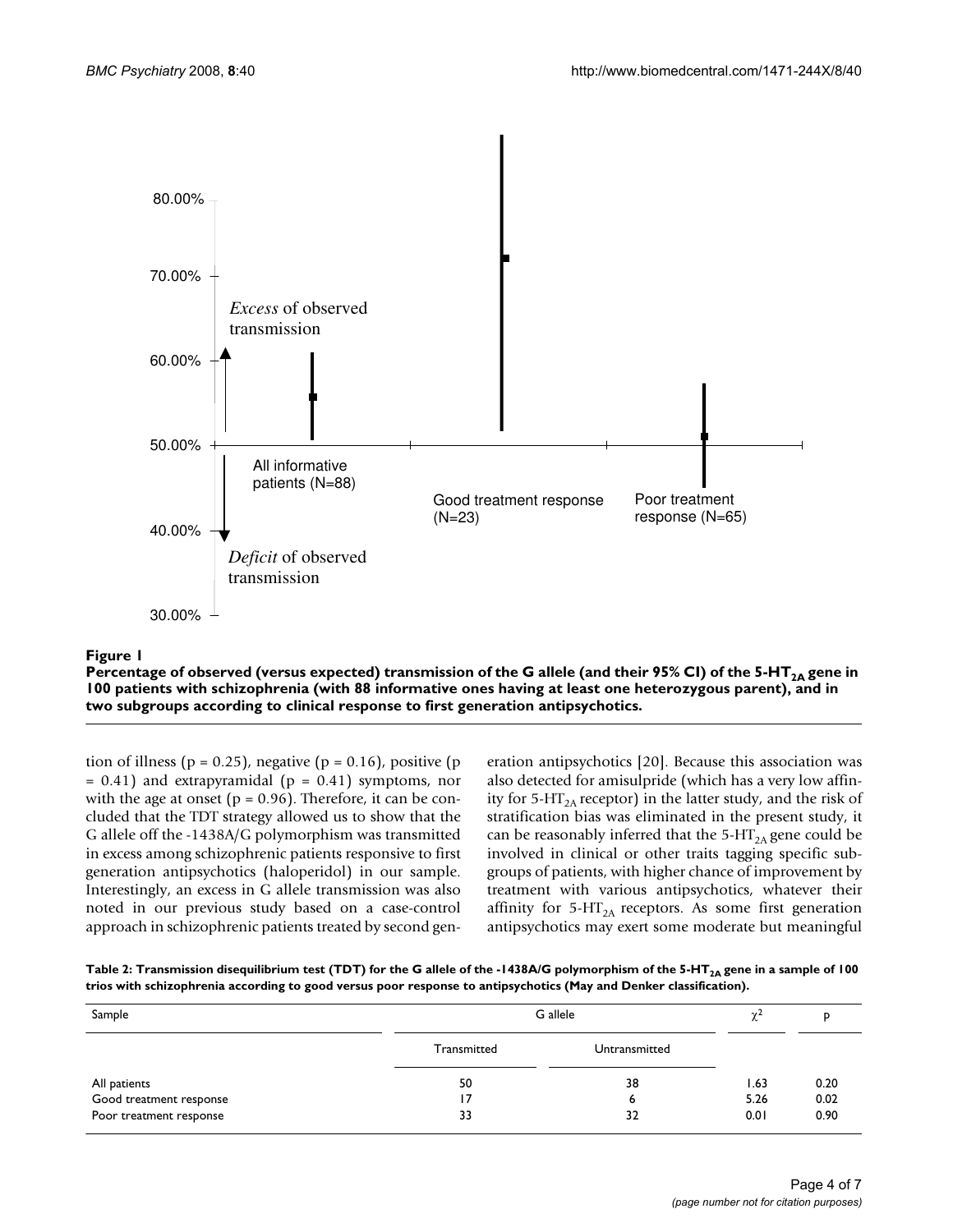antagonism at this receptor, and as the effects of antipsychotics may not depend on receptor antagonism, but rather on intracellular mechanisms, alternative explanations can be proposed.

As positive and negative symptoms as well as extra-pyramidal symptoms were greater among poorly responsive patients, these clinical features might have acted as intermediate factors between the  $5-HT<sub>2A</sub>$  gene polymorphism and response to treatment. In fact, no link was found between these factors and the G allele of the -1438A/G polymorphism of the  $5-HT<sub>2A</sub>$  gene using specific measures. However, it has to be emphasized that the detection of such a link in this sample of trios is less obvious than in our previous case-control study (although both samples included roughly the same number of probands[20]:  $N = 106$ ; present study:  $N = 100$ ) which allowed the inclusion of all patients ( $N = 64$  responsive patients). With the TDT, only patients from at least one heterozygous parent and who exhibited good response to treatment can be used  $(N = 23$  potential transmissions). Furthermore, the required sample size was a bit over the one we had in this study (i.e. we reached only 91% of the targeted recruitment). Therefore, the chance to detect such a link is greatly reduced, even when using quantitative trait loci (QTL) with the PBAT software. Difference of statistical power was already raised in one positive case-control study but it was negative in the familial association study concerning the T102C polymorphism of the 5-HT<sub>2A</sub> gene in schizophrenia [31]. Furthermore, the TDT approach is based on the assumption that both participating parents are the biological ones, which might be wrong for a significant part of the fathers. Even if we probably decreased this risk by testing 5 independent SNPs, more informative markers (i.e. VNTR) on a larger set of genes (i.e. more than 5) would have been more appropriate to detect exclusion of parternity.

The -1438A/G polymorphism was found to be associated with first generation antipsychotic efficacy in our sample. Efficacy in this sample was relying on May and Dencker scale, which is based on past treatments. Retrospective analysis may have different advantages, as allowing the assessment of longer periods, the comparison of the efficacy of different treatments in a single patient, and being protected from the problem of follow-up (with the associated attrition rate). On the other hand, such assessment is more exposed to different confounding parameters such as an uncontrolled length of exposition and dosage to different treatments, and a lower validity of assessment. These limits should be taken into account. Comparison with available data in the literature cannot really be made because the largest part of psychopharmacogenetics studies on antipsychotics in schizophrenia concern second generation antipsychotics. Furthermore, reported studies

mainly relied on the T102C polymorphism. Nevertheless, it is interesting to note that the meta-analyses of antipsychotic response by Arranz et al. [[17,](#page-5-0)18], and of schizophrenia *per se* by Abdolmaleki et al. [8], are in favor of a significant role of the C allele of the T102C polymorphism, which mainly corresponds to the G allele of the - 1438A/G polymorphism, as these two markers are in nearly complete linkage disequilibrium. The conclusion would then be that the allele which was associated with good response to antipsychotics and the risk of schizophrenia was in fact less frequent in our sample of patients with good response. Three points have to be raised in front of such discrepant results.

Firstly, in meta-analyses, large inter-studies variability of the G allele frequency was detected, with a tendency in favour of an association with the other allele (equivalent to the A allele of the -1438A/G polymorphism) in samples of non-Caucasian subjects. However, a large prospective study in an Asian sample [19] showed that the G allele was associated with good response, in accordance with our previous study [20] and the data reported herein. Such discrepancy in the results can be ascribed to the variability of the G allele frequency in different ethnic backgrounds, and tends to favor intra-familial, rather than case-control, association studies. In any case, because of the rather modest number of informative transmissions (50 allelic transmissions among the 200 available for the 100 trios, and 17 allelic transmissions of the 76 available in the responsive group), our results should be interpreted with caution [27], the risk of chance finding being high. Using more tagging single nucleotide polymorphisms (tag-SNPs), including the T102C polymorphism, would improve the statistical power of the analyses (because of the higher rate of heterozygous parents) and would help to pinpoint which haplotype might be involved in treatment response for this gene. Furthermore, the probability that different SNPs from many other genes are involved in treatment response is high, in accordance with the relatively small attributable risk usually detected in psychopharmacogenetic studies.

Secondly, as recalled above, the majority of pharmacogenetic studies were performed on second generation antipsychotics, and mainly on clozapine, in accordance with the need to identify patients that can benefit of such effective but potentially life-threatening treatment. This implies that mostly severe and resistant patients have been included in these studies, in contrast with our sample and that of the Lane et al. [19] study which comprised both good responders and poor responders to antipsychotics. Similarities in the recruitment of the latter two samples probably explain why the data of Lane et al. [19] and ours are convergent.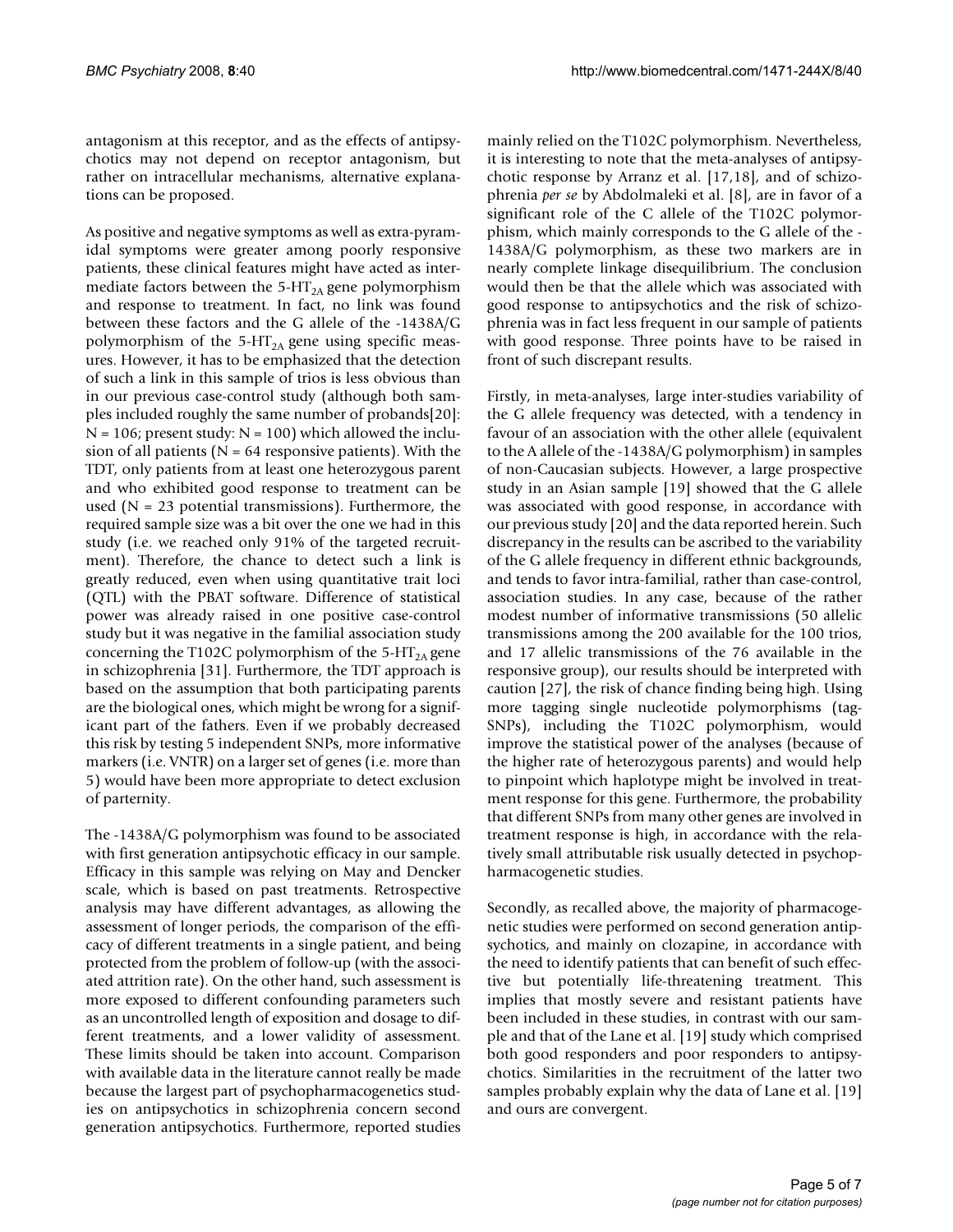Thirdly, the impact of the G allele of the -1438A/G polymorphism of the 5-HT<sub>2A</sub> gene is not yet clear. Many studies propose that this polymorphism might allow prediction of resistance to treatment [18], while others claim that the G allele could be an independent risk factor for schizophrenia [8]. Our data suggest that the G allele tags a subgroup of patients with schizophrenia (with enough power so that meta-analysis is positive in schizophrenia) which may have greater chance of improvement by different types of antipsychotics.

How could the G allele of the 5-HT<sub>2A</sub> gene be related to global treatment refractoriness in schizophrenia? The T allele of T102C polymorphism was found associated with a higher expression of  $5-HT<sub>2A</sub>$  mRNA and protein [32,33]. Because the T allele theoretically corresponds to the A allele of the -1438A/G polymorphism [34], patients with the G allele might have lower brain densities of  $5-HT<sub>2A</sub>$ receptors. Extensive convergent studies showed that 5-  $HT<sub>2A</sub>$  receptor blockade is useful in the treatment of psychosis [35]. Whether the G allele-associated 5-HT<sub>2A</sub> down expression contributes to make schizophrenic patients more prone to respond to antipsychotic treatment is an interesting possibility that deserves further investigations. The gene coding for the D2 dopamine receptor remains a core candidate gene for pharmacogenetic studies devoted to schizophrenia, as all antipsychotics share a variable but significant affinity for this receptor [4].

## **Conclusion**

Using a TDT approach, the G allele of the -1438A/G polymorphism of the gene coding for the  $5-HT<sub>2A</sub>$  receptor was found to be transmitted in excess in a subgroup of schizophrenic patients who were good responders to first generation antipsychotics (mainly haloperidol), the specificity of this finding (transmission of the vulnerability allele from parents to the proband, rather than direct association) being counterbalanced by the limited number of informative patients.

## **Competing interests**

This research was supported by grants from INSERM/ DPGRF. The first investigator received financial support from the psychiatric hospital of Cheraga (Algeria).

## **Authors' contributions**

DB recruited the sample, made the interview and participated in the genetic analyses, NH supervised the clinical assessments and proposed a first draft of the manuscript, CB made the genetic analyses, NR supervised the statistical analyses of the genetic approach, MH supervised the manuscript and participated in funds raising, FK organised the recruitment in his department, PG made the design of the study, corrected the manuscript, and organised the submission of this manuscript. All authors read and approved the final manuscript.

#### **References**

- 1. Wyatt RJ: **[Neuroleptics and the natural course of schizophre](http://www.ncbi.nlm.nih.gov/entrez/query.fcgi?cmd=Retrieve&db=PubMed&dopt=Abstract&list_uids=1679255)[nia.](http://www.ncbi.nlm.nih.gov/entrez/query.fcgi?cmd=Retrieve&db=PubMed&dopt=Abstract&list_uids=1679255)** *Schizophr Bull* 1991, **17(2):**325-351.
- 2. Chakos MH, Mayerhoff DI, Loebel AD, Alvir JM, Lieberman JA: **[Inci](http://www.ncbi.nlm.nih.gov/entrez/query.fcgi?cmd=Retrieve&db=PubMed&dopt=Abstract&list_uids=1609046)[dence and correlates of acute extrapyramidal symptoms in](http://www.ncbi.nlm.nih.gov/entrez/query.fcgi?cmd=Retrieve&db=PubMed&dopt=Abstract&list_uids=1609046) [first episode schizophrenia.](http://www.ncbi.nlm.nih.gov/entrez/query.fcgi?cmd=Retrieve&db=PubMed&dopt=Abstract&list_uids=1609046)** *Psychopharmacol Bull* 1992, **28:**81-86.
- 3. Kinon BJ, Kane JM, Chakos M, Munne E: **[Possible predictors of](http://www.ncbi.nlm.nih.gov/entrez/query.fcgi?cmd=Retrieve&db=PubMed&dopt=Abstract&list_uids=7907184) neuroleptic-resistant schizophrenic relapse: influence of [negative symptoms and acute extrapyramidal side effects.](http://www.ncbi.nlm.nih.gov/entrez/query.fcgi?cmd=Retrieve&db=PubMed&dopt=Abstract&list_uids=7907184)** *Psychopharmacol Bull* 1993, **29:**365-369.
- 4. Lieberman JA, Koreen AR, Chakos M, Sheitman B, Woerner M, Alvir JM, Bilder R: **[Factors influencing treatment response and out](http://www.ncbi.nlm.nih.gov/entrez/query.fcgi?cmd=Retrieve&db=PubMed&dopt=Abstract&list_uids=8823344)[come of first-episode schizophrenia: implications for under](http://www.ncbi.nlm.nih.gov/entrez/query.fcgi?cmd=Retrieve&db=PubMed&dopt=Abstract&list_uids=8823344)[standing the pathophysiology of schizophrenia.](http://www.ncbi.nlm.nih.gov/entrez/query.fcgi?cmd=Retrieve&db=PubMed&dopt=Abstract&list_uids=8823344)** *J Clin Psychiatry* 1996, **57(Suppl 9):**5-9.
- 5. Gorwood P, Foot E: **Introduction on psychopharmacogenetics.** In *Psychopharmacogenetics* Edited by: Philip Gorwood, Michel Hamon. Springer Inc;; 2006:1-24.
- 6. Keefe R, Silva SG, Perkins DO, Lieberman JA: **[The effects of antip](http://www.ncbi.nlm.nih.gov/entrez/query.fcgi?cmd=Retrieve&db=PubMed&dopt=Abstract&list_uids=10416727)sychotic drugs on neurocognitive impairment in schizophre-<br>
<b>nia:** A review and meta-analysis. Schizophr Bull 1999. [nia: A review and meta-analysis.](http://www.ncbi.nlm.nih.gov/entrez/query.fcgi?cmd=Retrieve&db=PubMed&dopt=Abstract&list_uids=10416727) **25(2):**201-222.
- 7. Sparkes RS, Lan N, Klisak I, Mohandas T, Diep A, Kojis T, Heinzmann C, Shih JC: **[Assignment of a serotonin 5-HT-2 receptor gene](http://www.ncbi.nlm.nih.gov/entrez/query.fcgi?cmd=Retrieve&db=PubMed&dopt=Abstract&list_uids=2032718) [\(HTR2\) to human chromosome 13q14-q21 and mouse chro](http://www.ncbi.nlm.nih.gov/entrez/query.fcgi?cmd=Retrieve&db=PubMed&dopt=Abstract&list_uids=2032718)[mosome 14.](http://www.ncbi.nlm.nih.gov/entrez/query.fcgi?cmd=Retrieve&db=PubMed&dopt=Abstract&list_uids=2032718)** *Genomics* 1991, **9:**461-465.
- 8. Abdolmaleky HM, Faraone SV, Glatt SJ, Tsuang MT: **[Meta-analysis](http://www.ncbi.nlm.nih.gov/entrez/query.fcgi?cmd=Retrieve&db=PubMed&dopt=Abstract&list_uids=14741324) [of association between the T102C polymorphism of the](http://www.ncbi.nlm.nih.gov/entrez/query.fcgi?cmd=Retrieve&db=PubMed&dopt=Abstract&list_uids=14741324) [5HT2a receptor gene and schizophrenia.](http://www.ncbi.nlm.nih.gov/entrez/query.fcgi?cmd=Retrieve&db=PubMed&dopt=Abstract&list_uids=14741324)** *Schizophr Res* 2004, **67:**53-62.
- 9. Fukuda Y, Koga M, Arai M, Noguchi E, Ohtsuki T, Horiuchi Y, Ishiguro H, Niizato K, Iritani S, Itokawa M, Arinami T: **[Monoallelic and une](http://www.ncbi.nlm.nih.gov/entrez/query.fcgi?cmd=Retrieve&db=PubMed&dopt=Abstract&list_uids=17069769)[qual allelic expression of the HTR2A gene in human brain](http://www.ncbi.nlm.nih.gov/entrez/query.fcgi?cmd=Retrieve&db=PubMed&dopt=Abstract&list_uids=17069769) [and peripheral lymphocytes.](http://www.ncbi.nlm.nih.gov/entrez/query.fcgi?cmd=Retrieve&db=PubMed&dopt=Abstract&list_uids=17069769)** *Biol Psychiatry* 2006, **60:**1331-1335.
- 10. Arranz MJ, Collier DA, Sodhi M, Ball D, Roberts G, Price J, Sham P, Kerwin R: **[Association between clozapine response and allelic](http://www.ncbi.nlm.nih.gov/entrez/query.fcgi?cmd=Retrieve&db=PubMed&dopt=Abstract&list_uids=7630250) [variation in 5-HT2A receptor gene.](http://www.ncbi.nlm.nih.gov/entrez/query.fcgi?cmd=Retrieve&db=PubMed&dopt=Abstract&list_uids=7630250)** *Lancet* 1995, **346:**281-282.
- 11. Nöthen MM, Cichon S, Hemmer S, Hebebrand J, Remschmidt H, Lehmkuhl G, Poustka F, Schmidt M, Catalano M, Fimmers R, Kömer J, Rletschel M, Propping P: **[Human dopamine D4 receptor gene:](http://www.ncbi.nlm.nih.gov/entrez/query.fcgi?cmd=Retrieve&db=PubMed&dopt=Abstract&list_uids=7881421) [frequent occurrence of a null allele and observation of](http://www.ncbi.nlm.nih.gov/entrez/query.fcgi?cmd=Retrieve&db=PubMed&dopt=Abstract&list_uids=7881421) [homozygosity.](http://www.ncbi.nlm.nih.gov/entrez/query.fcgi?cmd=Retrieve&db=PubMed&dopt=Abstract&list_uids=7881421)** *Hum Mol Genet* 1994, **3:**2207-2212.
- 12. Malhorta AK, Goldman D, Ozaki N, Breier A, Buchanan R, Pickar D: Lack of association between polymorphisms in the 5-HT<sub>2A</sub> **[receptor and the antipsychotic response to clozapine.](http://www.ncbi.nlm.nih.gov/entrez/query.fcgi?cmd=Retrieve&db=PubMed&dopt=Abstract&list_uids=8678181)** *Am J Psychiatry* 1996, **153:**1092-1094.
- 13. Nimgaonkar VL, Zhang XR, Brar JS, DeLeo M, Ganguli R: 5-HT<sub>2A</sub> **receptor gene locus: association with schizophrenia or treatment response not detected.** *Psy Genet* 1996, **6:**23-27.
- 14. Masellis M, Basile V, Meltzer HY, Lieberman JA, Sevy S, Macciardi FM, Cola P, Howard A, Badri F, Nöthen MM, Kalow W, Kennedy JL: **[Serotonin subtype 2 receptor genes and clinical response to](http://www.ncbi.nlm.nih.gov/entrez/query.fcgi?cmd=Retrieve&db=PubMed&dopt=Abstract&list_uids=9629566) [clozapine in schizophrenia patients.](http://www.ncbi.nlm.nih.gov/entrez/query.fcgi?cmd=Retrieve&db=PubMed&dopt=Abstract&list_uids=9629566)** *Neuropsychopharmacology* 1998, **19:**123-132.
- 15. Lin CH, Tsai SJ, Yu YWY, Song HL, Tu PC, Sim CB, Hsu CP, Yang KH, Hong CJ: **[No evidence for association of serotonin-2A recep](http://www.ncbi.nlm.nih.gov/entrez/query.fcgi?cmd=Retrieve&db=PubMed&dopt=Abstract&list_uids=10094133)[tor variant \(102T/C\) with schizophrenia or clozapine](http://www.ncbi.nlm.nih.gov/entrez/query.fcgi?cmd=Retrieve&db=PubMed&dopt=Abstract&list_uids=10094133) [response in a Chinese population.](http://www.ncbi.nlm.nih.gov/entrez/query.fcgi?cmd=Retrieve&db=PubMed&dopt=Abstract&list_uids=10094133)** *Neuroreport* 1999, **10:**57-60.
- 16. Schumacher J, Schulze TG, Wienker TF, Rietschel M, Nöthen MM: **[Pharmacogenetics of the clozapine response.](http://www.ncbi.nlm.nih.gov/entrez/query.fcgi?cmd=Retrieve&db=PubMed&dopt=Abstract&list_uids=10981913)** *Lancet* 2000, **356:**506.
- <span id="page-5-0"></span>17. Arranz MJ, Munro J, Owen MJ, Spurlock G, Sham PC, Zhao J, Kirov G, Collier DA, Kerwin RW: **Evidence for association between polymorphisms in the promoter and coding regions of the 5- HT2A [receptor gene and response to clozapine.](http://www.ncbi.nlm.nih.gov/entrez/query.fcgi?cmd=Retrieve&db=PubMed&dopt=Abstract&list_uids=9491814)** *Mol Psychiatry* 1998, **3:**61-66.
- 18. Arranz MJ, Munro J, Sham P, Kirov G, Murray RM, Collier DA, Kerwin RW: **[Meta-analysis of studies on genetic variation in 5-HT2A](http://www.ncbi.nlm.nih.gov/entrez/query.fcgi?cmd=Retrieve&db=PubMed&dopt=Abstract&list_uids=9713904) [receptors and clozapine response.](http://www.ncbi.nlm.nih.gov/entrez/query.fcgi?cmd=Retrieve&db=PubMed&dopt=Abstract&list_uids=9713904)** *Schizophr Res* 1998, **32:**93-99.
- 19. Lane HY, Chang YC, Chiu CC, Chen ML, Hsieh MH, Chang WH: **[Association of risperidone treatment response with a poly](http://www.ncbi.nlm.nih.gov/entrez/query.fcgi?cmd=Retrieve&db=PubMed&dopt=Abstract&list_uids=12202283)-**